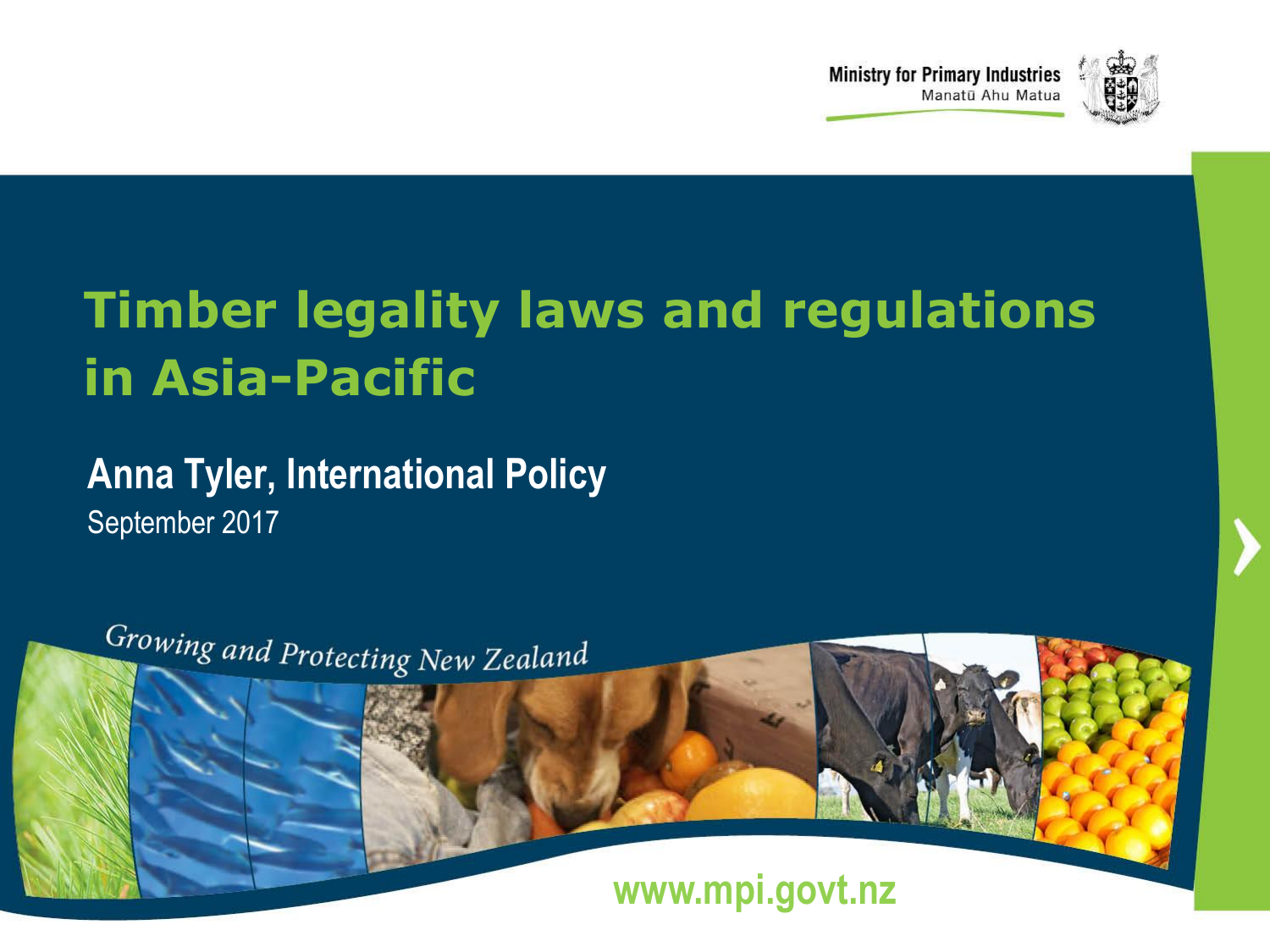# **Scale of illegal log trade**

#### **The Retail Value of Transnational Crime**

| <b>Counterfeiting</b>                                       | 니                                                          | \$923 billion to \$1.13 trillion |
|-------------------------------------------------------------|------------------------------------------------------------|----------------------------------|
| <b>Drug Trafficking</b>                                     | 0,0                                                        | \$426 billion to \$652 billion   |
| <b>Illegal Logging</b>                                      |                                                            | \$52 billion to \$157 billion    |
| <b>Human Trafficking</b>                                    | రోం                                                        | \$150.2 billion                  |
| <b>Illegal Mining</b>                                       | $\begin{array}{c} \hline \hline \hline \hline \end{array}$ | \$12 billion to \$48 billion     |
| <b>IUU Fishing</b>                                          |                                                            | \$15.5 billion to \$36.4 billion |
| <b>Illegal Wildlife Trade</b>                               | Pared.                                                     | \$5 billion to \$23 billion      |
| <b>Crude Oil Theft</b>                                      |                                                            | \$5.2 billion to \$11.9 billion  |
| <b>Small Arms &amp; Light</b><br><b>Weapons Trafficking</b> | ᄻ                                                          | \$1.7 billion to \$3.5 billion   |
| <b>Organ Trafficking</b>                                    |                                                            | \$840 million to \$1.7 billion   |
| <b>Trafficking in Cultural</b><br><b>Property</b>           |                                                            | \$1.2 billion to \$1.6 billion   |
| <b>Total</b>                                                |                                                            | \$1.6 trillion to \$2.2 trillion |

**www.mpi.govt.nz •** 2



**Source: Transnational Crime and the Developing World**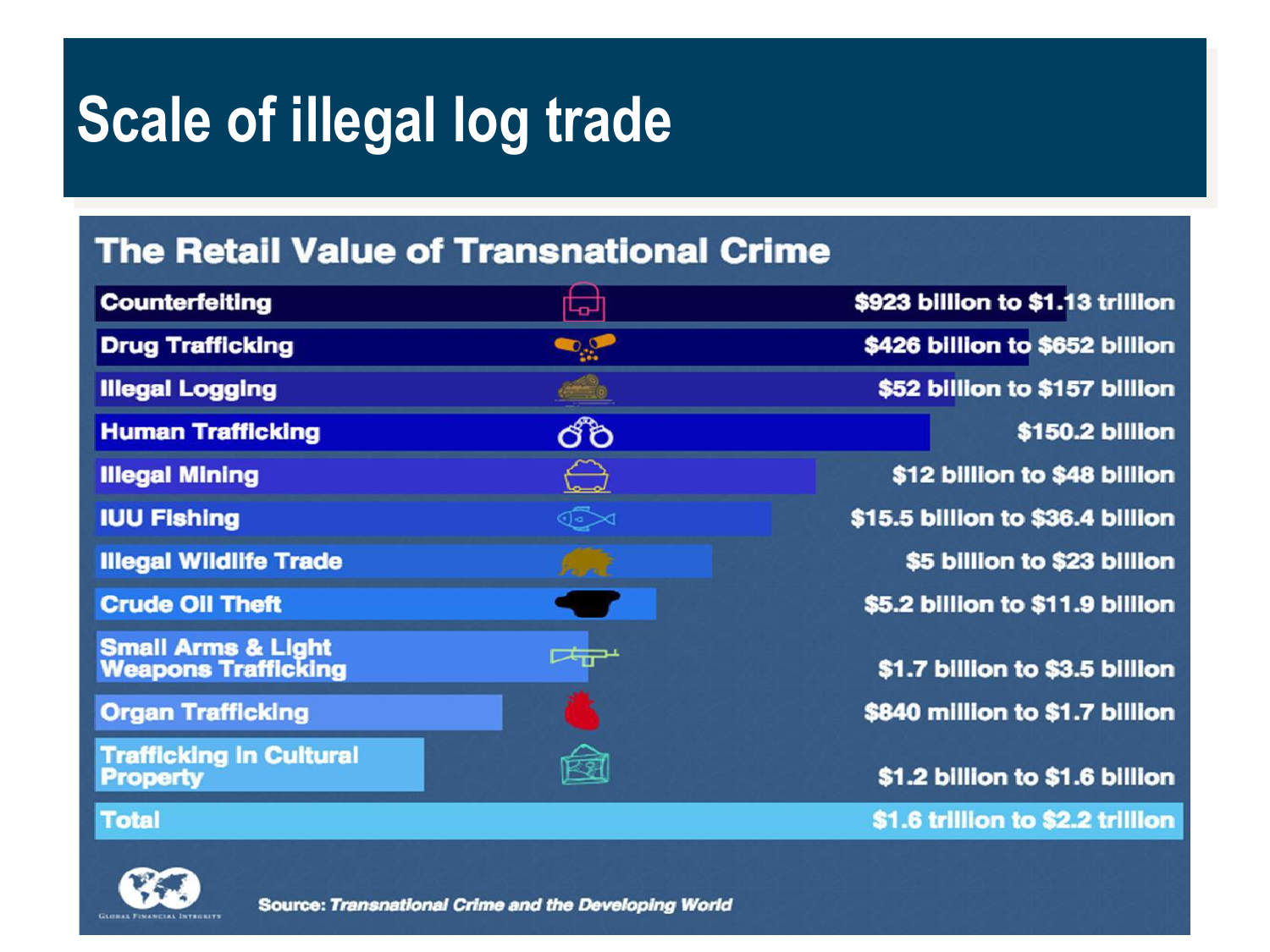# **Prosecutions for forestry crime**

• Despite awareness and efforts, progress is slow



**www.mpi.govt.nz •** 3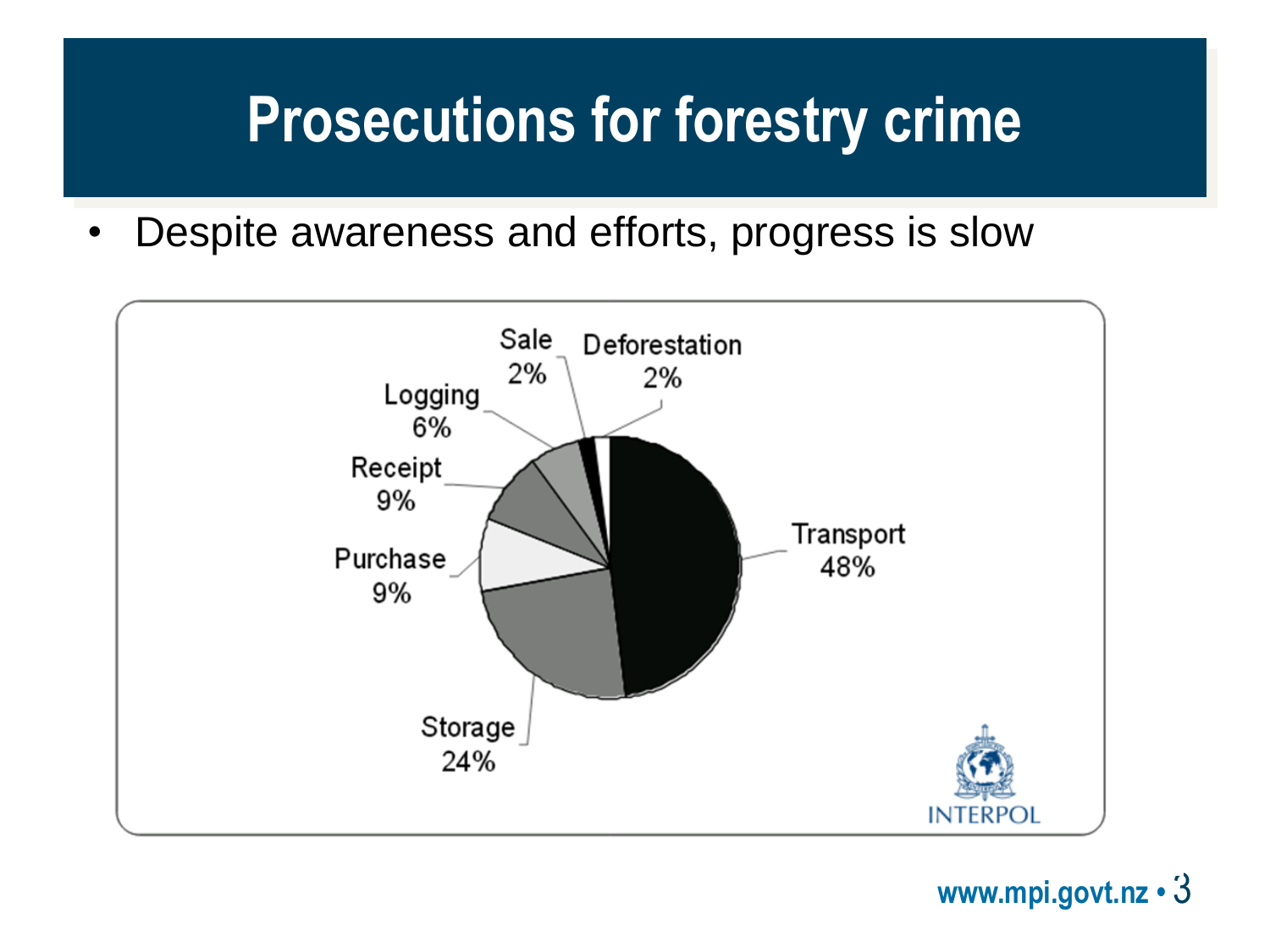# **Illegal logging definition**

Illegal logging and related timber trade includes all practices related to the harvesting, processing and trading of timber inconsistent with national and sub-national laws.

(Hoare, 2015)

**www.mpi.govt.nz •** 4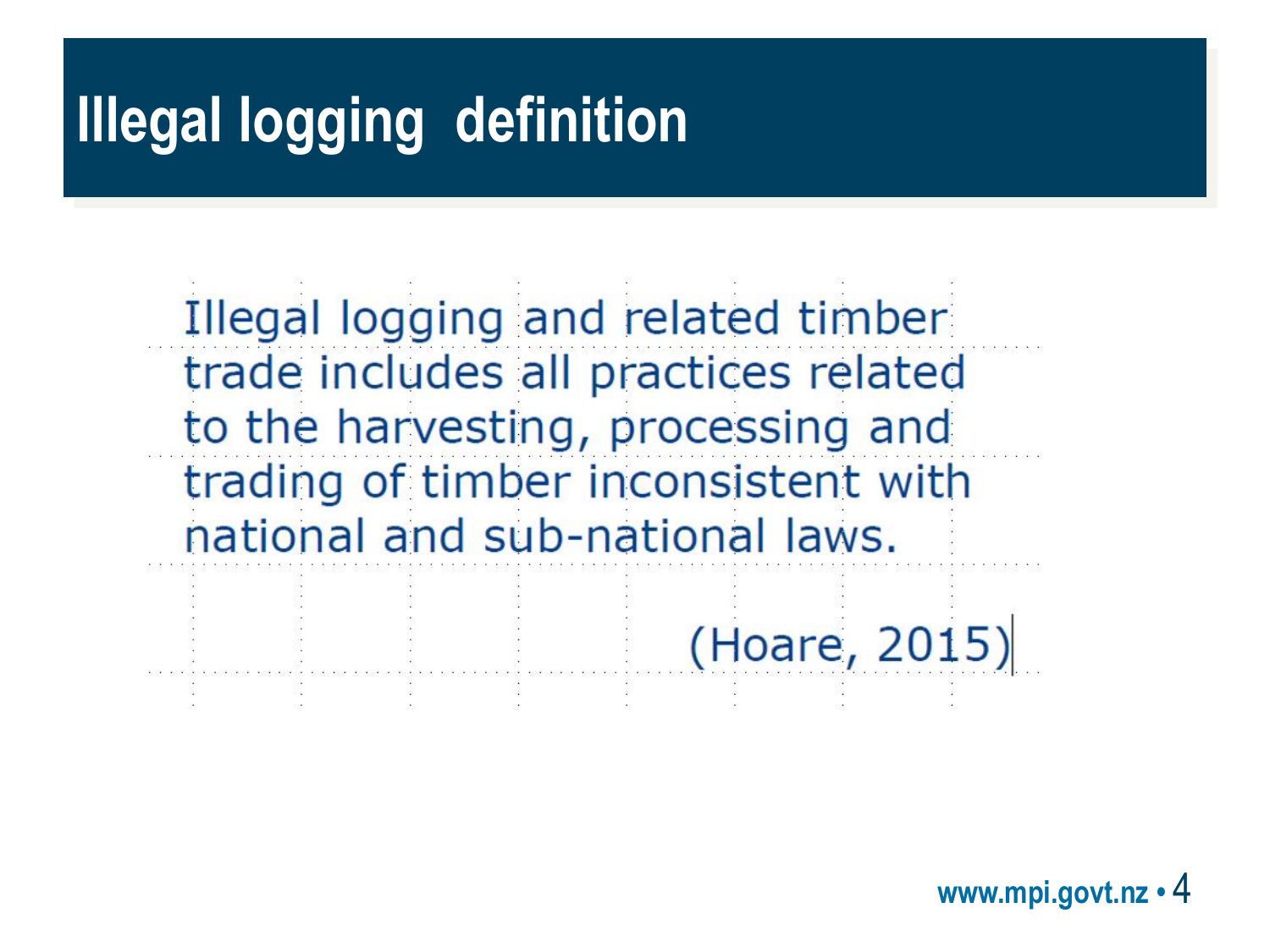# **Countries with illegal logging import laws and regulations**

• In place:

*EU, US, Australia, Canada, Japan, Malaysia (partial), Indonesia*

- In development:
	- *Korea (2018), Viet Nam, China (piloting), Chinese Taipei, Thailand*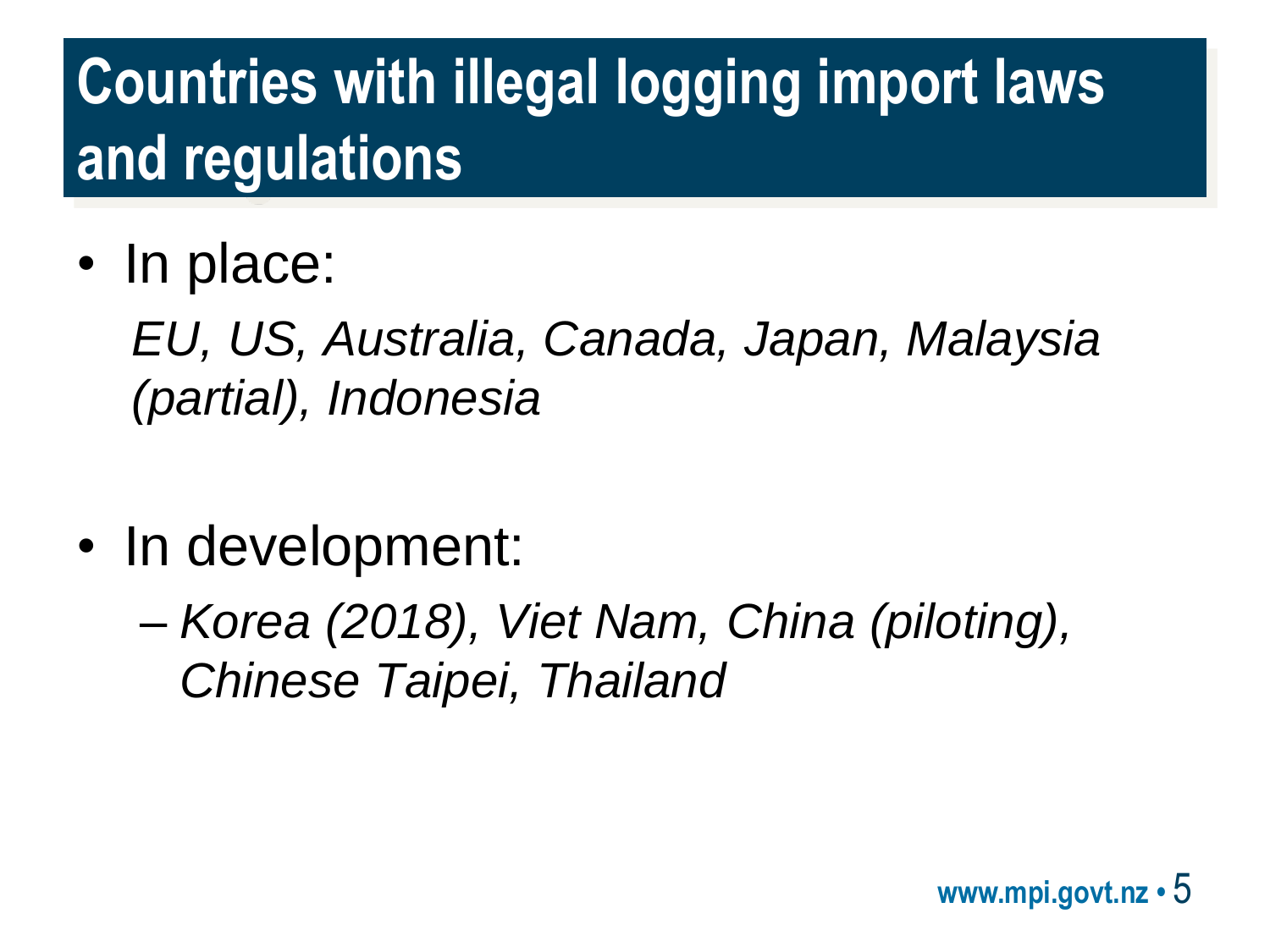#### **A rapidly changing landscape**

- Published details of the legislative developments are sparse.
- Proposals have evolved quickly, often faster than they have been published or translated. (Forest Trends, 2017)

| <b>Country/Regulation</b>                                                                                                    | 2008     | 2012 | 2013 | 2016 | Year<br>2017 | 2018 | Still to be Unknown<br>decided |
|------------------------------------------------------------------------------------------------------------------------------|----------|------|------|------|--------------|------|--------------------------------|
| <b>US Lacey Act</b>                                                                                                          | $\times$ |      |      |      |              |      |                                |
| <b>Australian ILPA</b>                                                                                                       |          |      |      |      |              |      |                                |
| <b>EU Timber Regulation</b>                                                                                                  |          |      |      |      |              |      |                                |
| Indonesian import control system                                                                                             |          |      |      |      |              |      |                                |
| Japanese Import provisions under the Clean Wood<br>Act                                                                       |          |      |      |      | $\times$     |      |                                |
| <b>Malaysia's Import Legality Regulation Under the</b><br><b>Timber Legality Assurance System (TLAS)</b><br><b>FLEGT-VPA</b> |          |      |      |      |              |      |                                |
| Republic of Korea's Act on the Sustainable Use of<br><b>Wood import provisions</b>                                           |          |      |      |      |              |      |                                |
| Vietnamese import control system                                                                                             |          |      |      |      |              |      | $\times$                       |
| <b>Chinese import control system</b>                                                                                         |          |      |      |      |              |      | 6                              |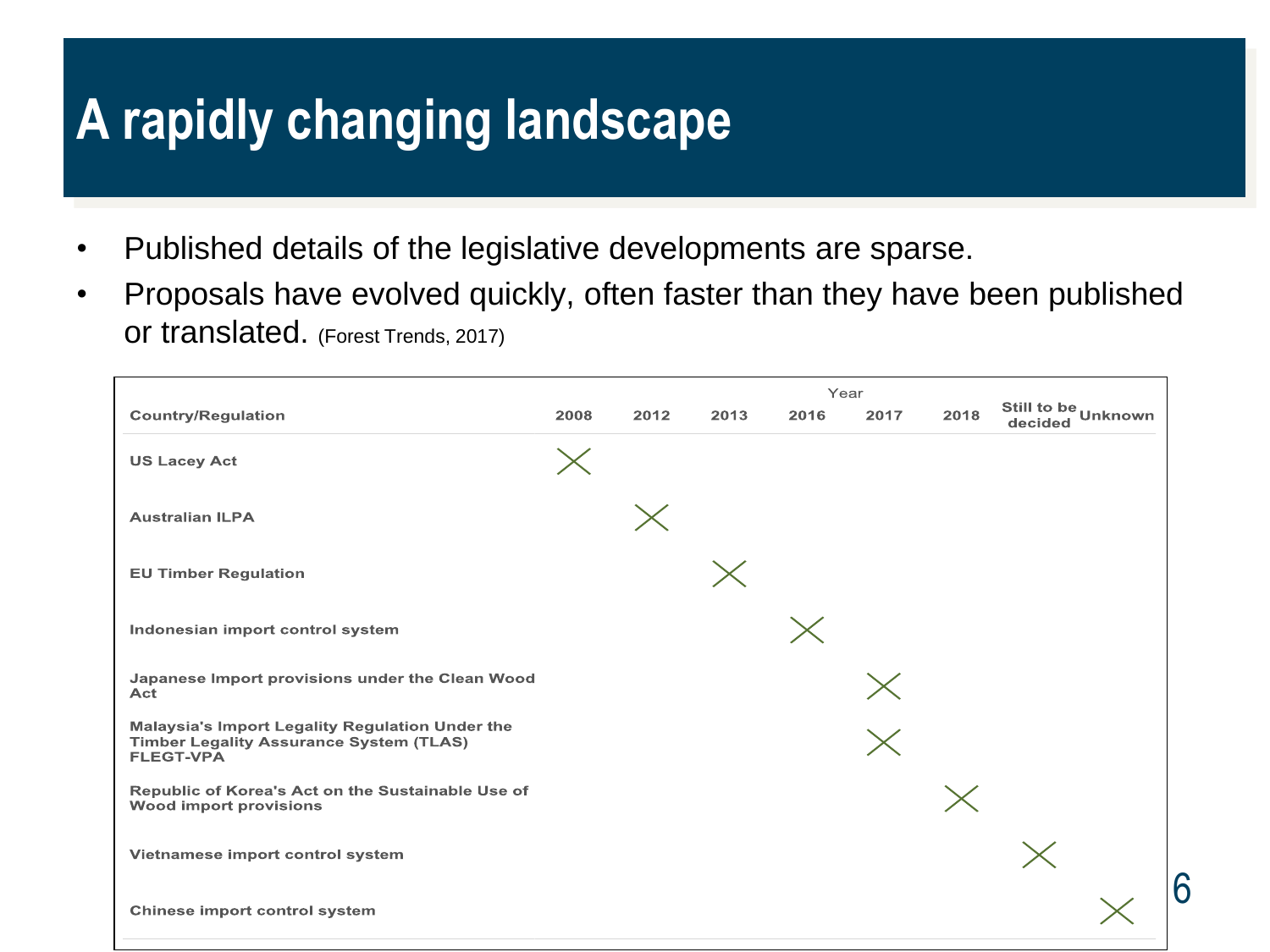### **Coverage of global imports by import legality regulations (timber, p/p, furniture)**



**www.mpi.govt.nz •** 7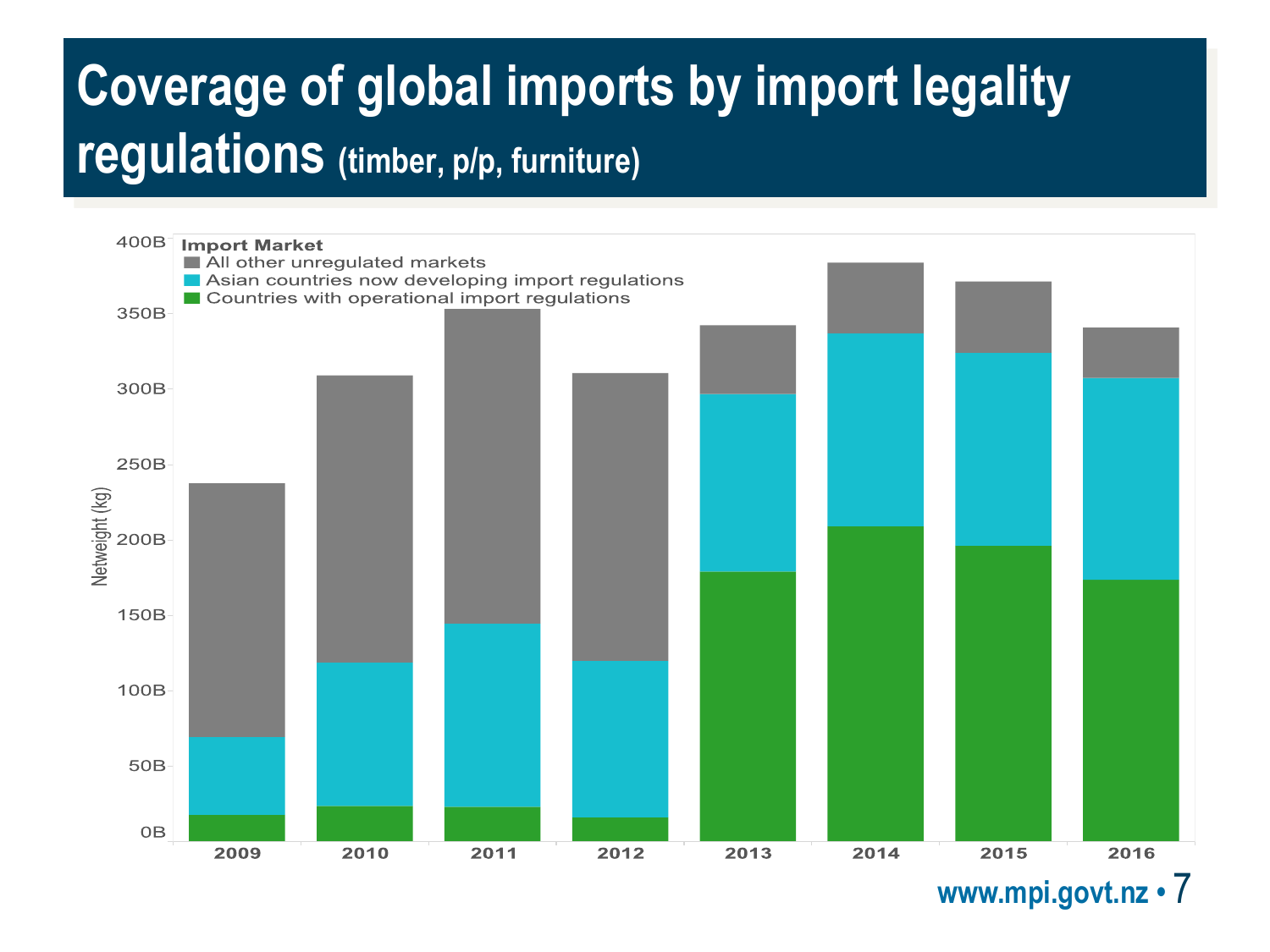# **Scope of products (full list, example AUS)**

The scope of the Australian system is typical of the broader scope of timber legality assurance systems:

| <b>Chapter 44</b>                           | <b>Chapter 48</b>                                   |
|---------------------------------------------|-----------------------------------------------------|
| 44.03 Wood in rough                         | 48.01 Newsprint                                     |
| 44.07 Wood sawn or chipped lengthwise       | 48.02 Uncoated writing paper                        |
| 44.08 Sheets of veneering                   | 48.03 Toilet or facial tissue                       |
| 44.09 Continuously shaped wood              | 48.04 Uncoated kraft paper and paperboard           |
| 44.10 Particleboard                         | 48.05 Other uncoated paper and paperboard           |
| 44.11 Fibreboard of wood                    | 48.06 Glazed/translucent papers                     |
| 44.12 Plywood                               | 48.07 Composite paper and paperboard                |
| 44.13 Densified wood                        | 48.08 Corrugated paper and paperboard               |
| 44.14 Wooden frames                         | 48.09 Carbon and self-copy paper                    |
| 44.16 Casks, barrels                        | 48.10 Coated paper and paperboard                   |
| 44.18 Builders' joinery, doors              | 48.11 Paper products coated/surfaced                |
| <b>Chapter 47</b>                           | 48.13 Cigarette paper                               |
| 47.01 Mechanical wood pulp                  | 48.16 Carbon and self-copy paper (other than 48.09) |
| 47.02 Chemical wood pulp, dissolving grades | 48.17 Envelopes, letter cards                       |
| 47.03 Chemical wood pulp, soda or sulphate  | 48.18 Toilet paper, tissues, serviettes             |
| 47.04 Chemical wood pulp, sulphite          | 48.19 Cartons, boxes made of paper                  |
| 47.05 Mechanical or chemical wood pulp      | 48.20 Paper booklets                                |
| <b>Chapter 94</b>                           | 48.21 Paper labels                                  |
| 94.01 Seats                                 |                                                     |
| 94.03 Other furniture                       |                                                     |
| 94.06 Prefabricated buildings               |                                                     |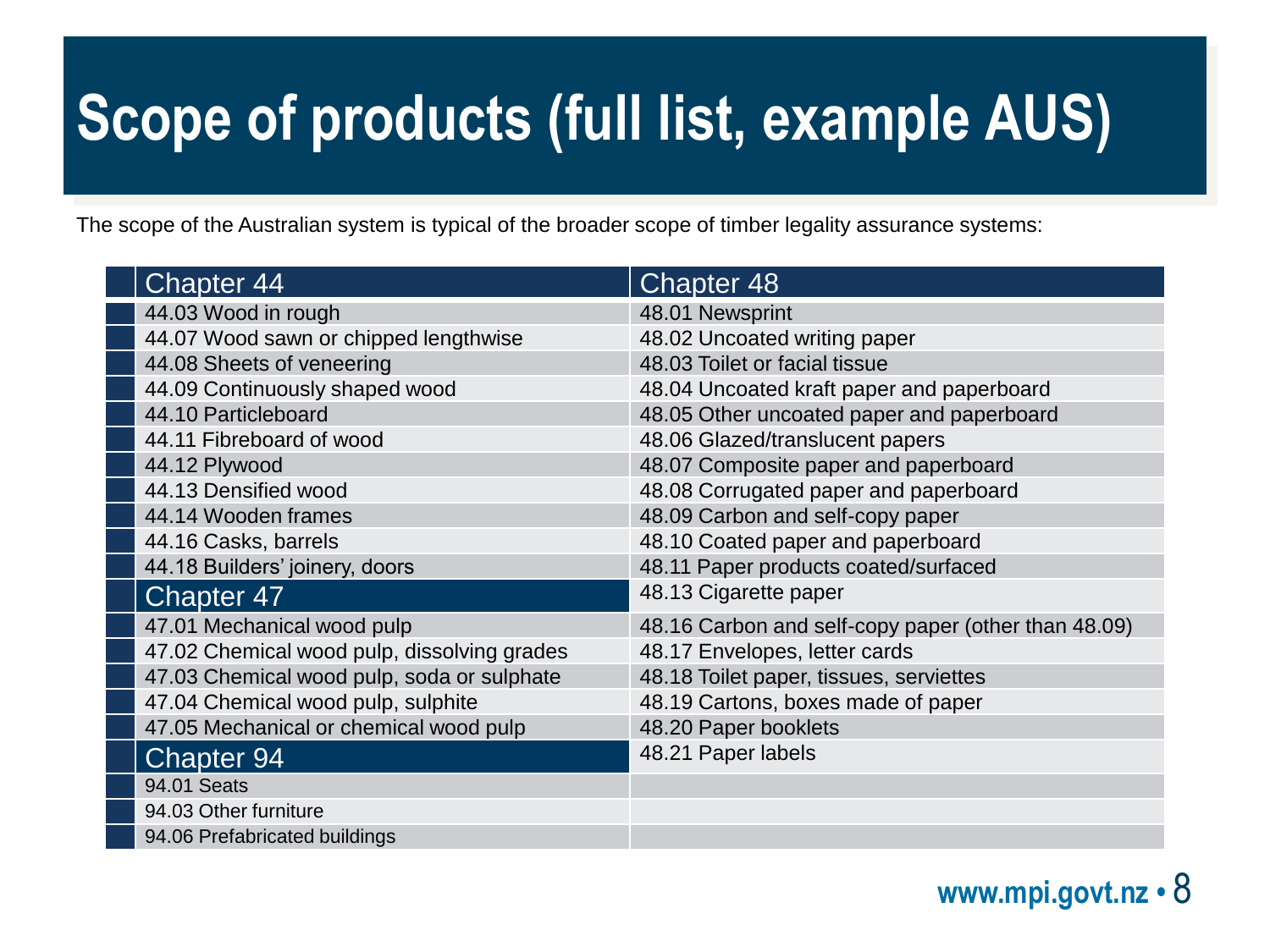## **Scope of products in new laws**

| <b>Japan</b>                                                                                                                                                                                                         | <b>Republic of Korea</b>                                                                                                                                                                                           | <b>Malaysia</b>                                                                                                                                                                                                                                                                                                     | <b>Indonesia</b>                                                                                                                                         | <b>Viet Nam</b>                                                                                     |
|----------------------------------------------------------------------------------------------------------------------------------------------------------------------------------------------------------------------|--------------------------------------------------------------------------------------------------------------------------------------------------------------------------------------------------------------------|---------------------------------------------------------------------------------------------------------------------------------------------------------------------------------------------------------------------------------------------------------------------------------------------------------------------|----------------------------------------------------------------------------------------------------------------------------------------------------------|-----------------------------------------------------------------------------------------------------|
| Wood (excluding that which<br>was collected or discarded<br>after having been used once<br>or without use as well as that<br>which uses these as<br>materials), furniture, paper<br>and other processed<br>products. | Raw timber, lumber,<br>anti-decay wood, fire<br>retardant treated<br>wood, laminated<br>wood, plywood<br>(HS codes: 4403,<br>4407, 4408, 4409,<br>4412)<br>Other products to be<br>included in future<br>$(-2020)$ | The regulation<br>applies to the import<br>of logs, baulks and<br>plywood (HS codes<br>4403 and 4412) only.<br>Other products to be<br>included in future<br>All importers of other<br>timber products have<br>been advised to<br>obtain legality<br>evidence, particularly<br>if to be re-exported to<br><b>EU</b> | The import regulation<br>applies to a broad range<br>of timber products<br>(Annex 1 of the MOT<br>import regulation<br>NUMBER 97/M-<br>DAG/PER/11/2015.) | The import regulation<br>applies to all timber<br>and rubber wood<br>products entering Viet<br>Nam. |

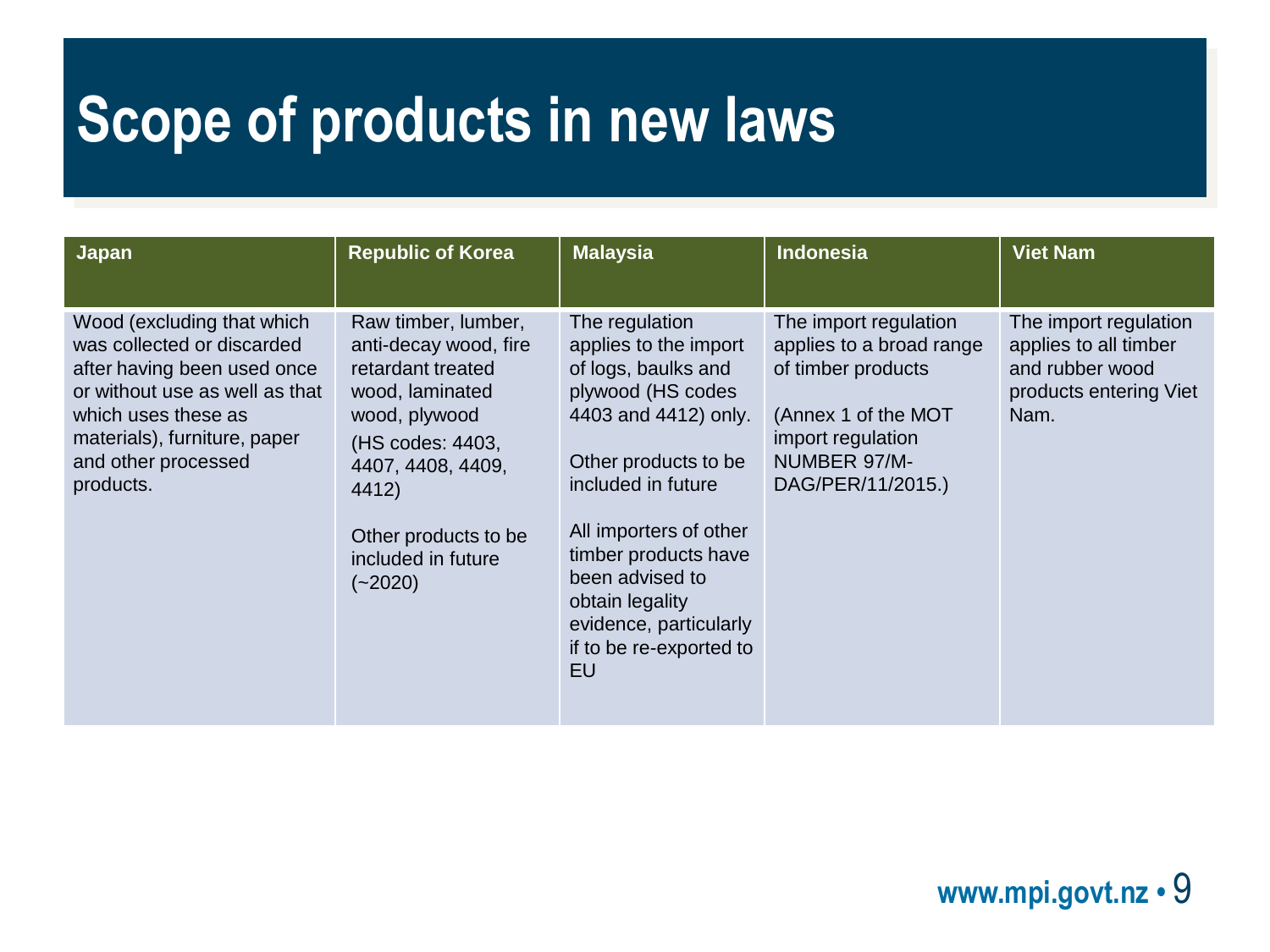# **Comparison of requirements**

- Encourage regulated importers to put in place (due diligence) systems
- Requirements linked to import clearance (excl. AUS, EU, Japan)
- All seek to regulate the *process* by which importers seek to exclude illegal timber

| <b>Japan</b>                       | All businesses to make efforts to use legal timber. Registered companies to<br>carry out Due Diligence with an appropriate confirmation of legality.                                                                                    |
|------------------------------------|-----------------------------------------------------------------------------------------------------------------------------------------------------------------------------------------------------------------------------------------|
| <b>Republic of</b><br><b>Korea</b> | Importers to document the legality of timber imports. The scope of the legality<br>definition appears to include legal right to harvest and potentially the legal right<br>to export.                                                   |
| <b>China</b>                       | Expected to require businesses to carry out Due Diligence to confirm legality of<br>the timber.                                                                                                                                         |
| <b>Malaysia</b>                    | Importers to document the legality of timber imports. "Legal" is not defined in<br>the legislation but compliance options vary widely in scope as evidenced in the<br>documents accepted as proof of legality.                          |
| Indonesia                          | Registered importers (traders and processing operators) to carry out Due<br>Diligence and to document the legality of the timber imports. Due Diligence is<br>required at the relationship level between the importer and the exporter. |
| <b>Viet Nnam</b>                   | Importers to carry out Due Diligence and document the legality of the timber in<br>accordance with the relevant legislation of the country of harvest.                                                                                  |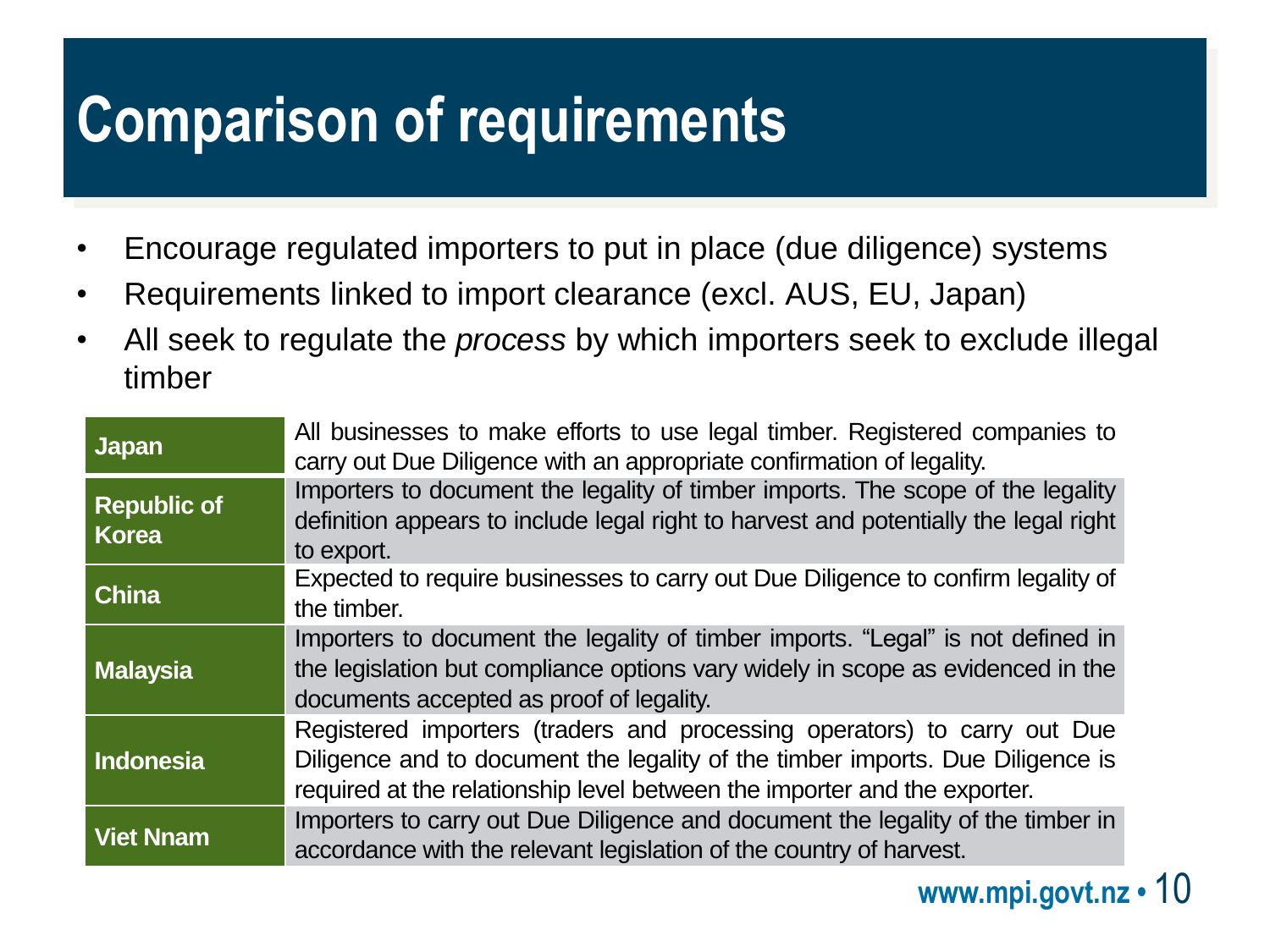# **Detailed presentations**

- Australia: Review of their Illegal Logging Prohibition Act
- EU Timber Regulations and co-operation mechanism: influence in Asia-Pacific
- Indonesia: Timber Legality Assurance System
- Japan: "Clean Wood Act"
- Korea
- Malaysia
- Viet Nam